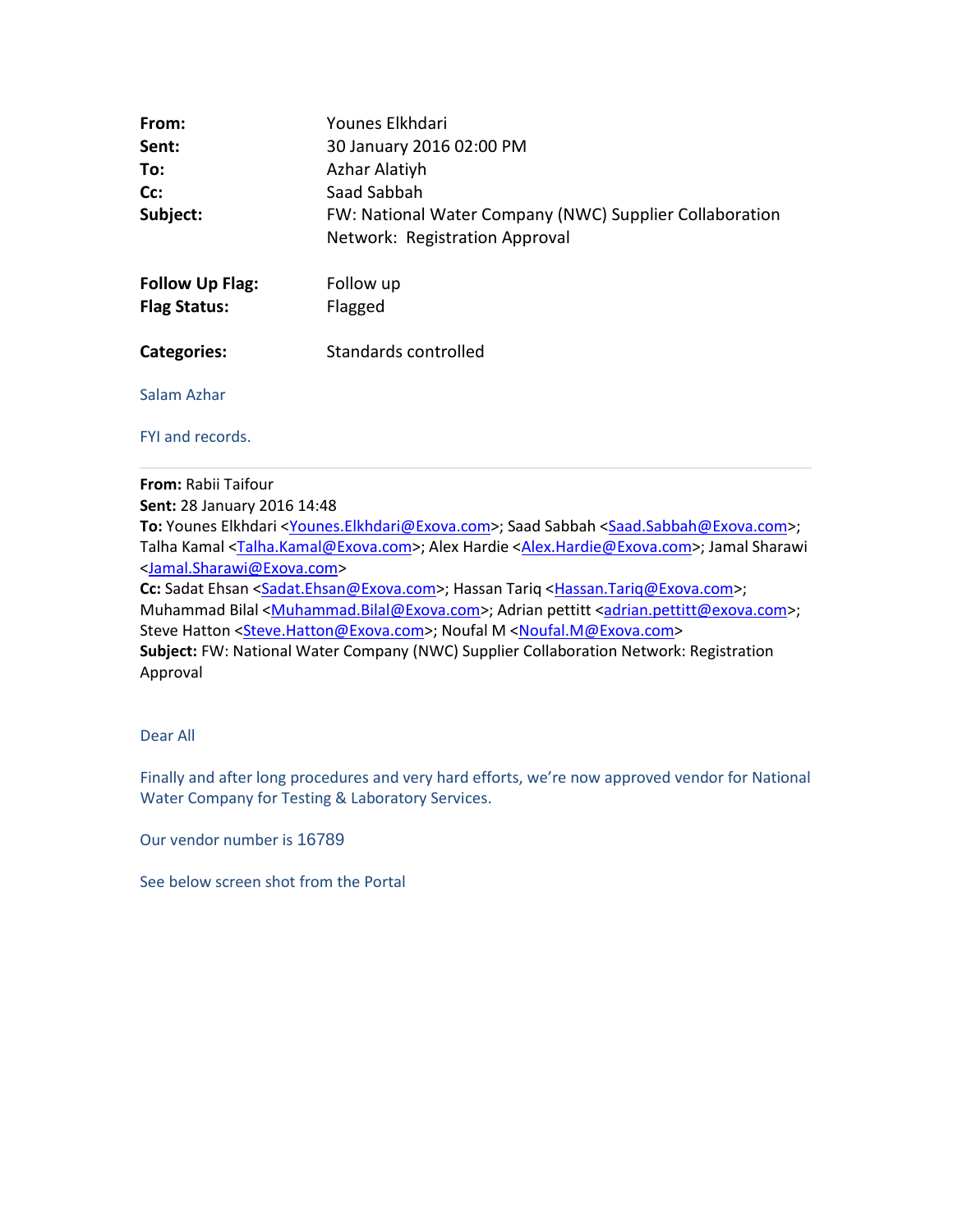| شركة المياه الوطنية<br>National Water Company                   | <b>Supplier Profile Manager</b>                                                  |             |                                              |          |                                  |  |
|-----------------------------------------------------------------|----------------------------------------------------------------------------------|-------------|----------------------------------------------|----------|----------------------------------|--|
| <b>Supplier Administration</b><br>General                       | General                                                                          |             |                                              |          |                                  |  |
| Company Profile                                                 | Organization Name Exova Saudi Arabia Co. Ltd.<br>Supplier Number<br>16789        |             |                                              |          |                                  |  |
| Organization<br>Ø.<br><b>Address Book</b><br>o<br>Contact<br>a. |                                                                                  |             | Arabic Name<br>Alias<br>Parent Supplier Name |          | اكسوفا العربية السعودية المحدودة |  |
| Directory<br><b>Business</b><br>o.<br>Classifications           | <b>Attachments</b>                                                               |             | Parent Supplier Number                       |          |                                  |  |
| Product &<br>o<br>Services<br><b>Banking Details</b><br>O.      | Search                                                                           |             |                                              |          |                                  |  |
| Payment &<br>ō<br>Invoicing<br>Surveys                          | Note that the search is case insensitive<br>Title<br>El Show More Search Options |             | Go                                           |          |                                  |  |
|                                                                 | Add Attachment                                                                   |             |                                              |          |                                  |  |
|                                                                 | Title                                                                            | <b>Type</b> | <b>Description</b>                           | Category | <b>Last Updated B</b>            |  |
|                                                                 | No results found.                                                                |             |                                              |          |                                  |  |

Supplier Administration Home Logou

About this Page Privacy Statement

## **ربیع طیفور**

**مدیر قسم تطویر الأعمال والمبیعات** *المختبرات الكیمیائیة والخدمات البیئیة وفحص الأغذیة* **Taifour Rabii مملكة البحرین والمملكة العربیة السعودیة**

*Business Development / Sales Manager Environmental, Chemistry & Food services* **Kingdom of Saudi Arabia / Kingdom of Bahrain**



Exova (Saudi Arabia) Ltd